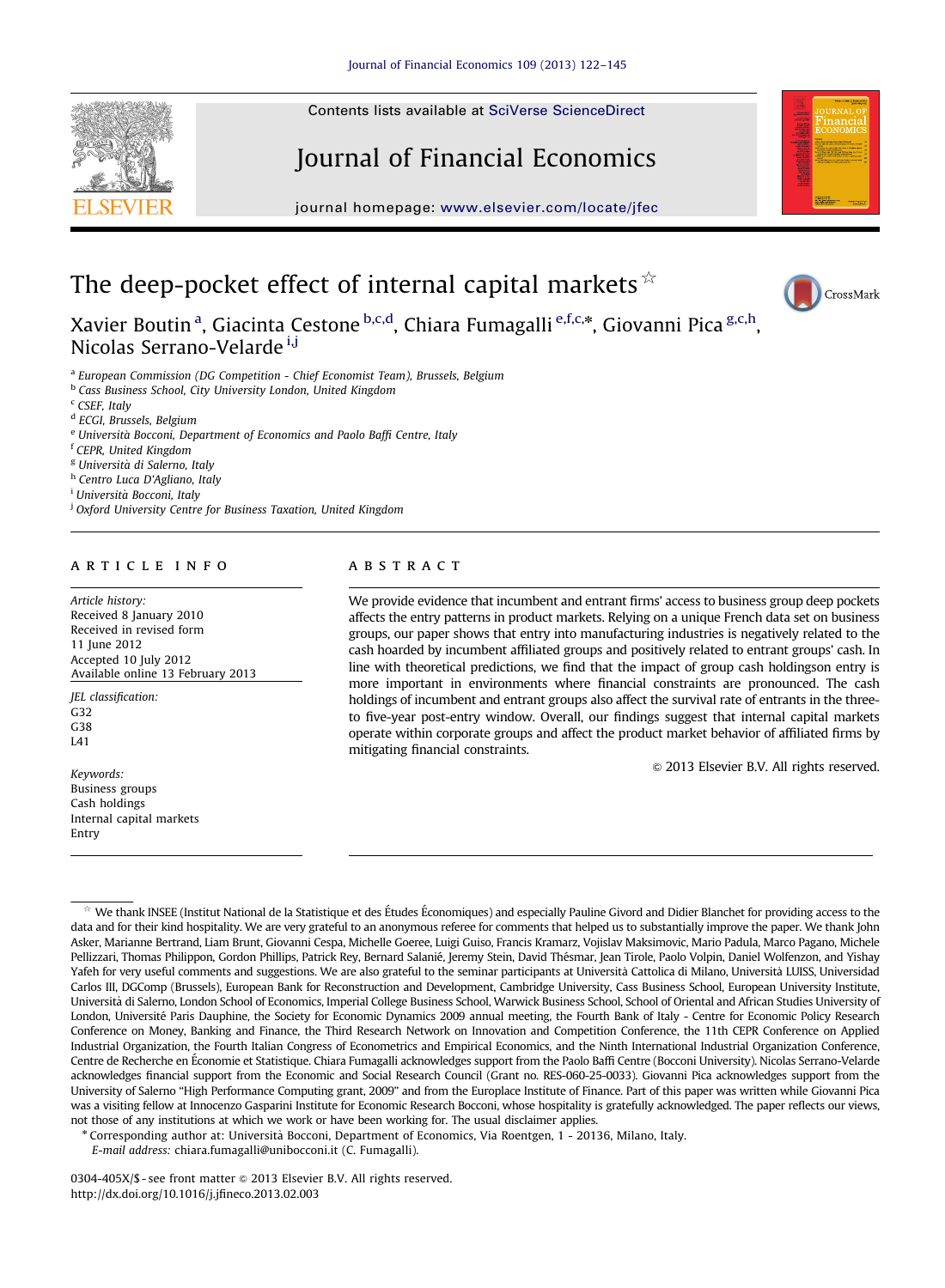#### 1. Introduction

A vast theoretical and empirical literature has emphasized that the availability of internally generated liquidity enhances firms' investment capacity in environments where access to external funds is limited.<sup>1</sup> Research on internal capital markets has shown that, within multisegment firms and business groups, investment capacity in one sector can be enhanced by cash generated in other sectors.<sup>2</sup> This suggests that firms that enjoy access to internal capital markets can take actions that are not available to their stand-alone rivals due to financial constraints, which would explain why group firms and conglomerates engage more in corporate innovation ([Belenzon and Berkovitz, 2010](#page--1-0); [Belenzon, Berkovitz, and](#page--1-0) [Bolton, 2009\)](#page--1-0) and plant acquisitions ([Maksimovic and](#page--1-0) [Phillips, 2008\)](#page--1-0).

In this paper we explore the idea that internal capital markets, by alleviating financial constraints, enhance a firm's actual and perceived competitive strength. We do so by investigating whether entry into manufacturing industries is affected by the cash reserves hoarded by incumbent and entrant business groups. Although business groups are ubiquitous both in advanced and emerging economies, the economic literature on the product market effects of groups is fairly limited.<sup>3</sup> In particular, it is not obvious how internal capital markets operating within groups affect the competitive behavior of affiliated firms. Our analysis then sheds light on one of the channels through which groups shape the economic environment.

To the best of our knowledge, this is the first paper that tries to assess the impact of group cash holdings, as opposed to individual firm liquidity, on product market competition. This gap in the literature is also due to the lack of detailed information on business group structures, which typically take the form of pyramids and are hard to reconstruct. Our analysis relies on unique information on the ownership structure of business groups and firm balance sheets provided by the INSEE (Institut National de la Statistique et des Études Économiques). We thus focus on the French economy, an interesting case study for our purposes. Recent statistics [\(Skalitz, 2002\)](#page--1-0) estimate that 30% of French manufacturing firms are affiliated with a group and generate 72% of the sales in their sectors. In our data, 89% of the largest incumbents in manufacturing industries belong to corporate groups, suggesting that group affiliated firms in France enjoy strong positions in their markets. One possible explanation for this is that incumbents that are able to draw on a group's deep pockets are better able to fund research and development, advertising, and other capital expenditures that are

central to the competitive game. Our paper empirically investigates this idea, focusing on the impact of group liquidity on entry.

Our first finding is that, controlling for a host of factors including incumbents' own cash holdings and efficiency, entry into manufacturing industries is negatively related to the cash hoarded by incumbent affiliated groups. This is per se a novel contribution. While a few papers have investigated the link between competition and business group presence in product markets, little evidence relates product market dynamics to business group characteristics.

The robust negative relation between entry and incumbent group cash holdings that we identify calls for further investigation, as it could be ascribed to both a financial constraint explanation and an efficiency explanation. Internal capital markets operated by cash-rich groups could relax the financial constraints faced by affiliated units, providing them with a competitive edge over potential entrants, who could instead have a harder time raising capital. However, potential entrants could be scared out of markets dominated by cash-rich groups because the latter are perceived as very efficient. Our results suggest that the relaxation of financial constraints plays a non-negligible role in explaining why entry is inversely related to group cash, as the negative correlation survives after controlling for several measures of efficiency. Furthermore, we find that the effect of a group's deep pockets on entry is amplified in markets where group affiliated incumbents are more efficient. This result indicates that the more productive group units are the ones whose financial constraints are alleviated more by the internal capital market. Hence, efficiency and financial constraints interact in determining the competitive strength of affiliated firms.

Our analysis then focuses on group-backed entry. If access to a group's deep pockets enhances affiliated firms' competitive strength by alleviating their financial constraints, then firms backed by cash-rich groups should be better equipped for entering new markets. We find that entry by business groups is facilitated when entrant groups have piled up large cash reserves in their originating markets. Also, while group-backed entry is negatively affected by the incumbent groups' deep pockets, this effect is smaller when the entrant groups are cashricher. This result suggests that relative financial strength affects group entry. We also find evidence that group entry is negatively correlated with the relative efficiency of the incumbent groups compared with entrant groups. Finally, we find that entry into young industries is more facilitated by entrant groups' cash when the entering groups are established in older sectors, which supports the idea (see [Maksimovic and Phillips, 2008\)](#page--1-0) that internal capital markets are used by conglomerates to channel funds from mature sectors that lack investment opportunities toward young growing sectors.

To further explore the financial constraint explanation of our findings, we draw and take to the data additional theoretical predictions that relate the impact of group cash holdings on entry into a given industry to the severity of the financial constraints that characterize that

 $1$  See [Hubbard \(1998\)](#page--1-0) and [Stein \(2003\)](#page--1-0) for detailed surveys of this literature.

<sup>2</sup> See, among others, [Hoshi, Kashyap, and Scharfstein \(1991\),](#page--1-0) [Lamont](#page--1-0) [\(1997\)](#page--1-0), and [Shin and Stulz \(1998\).](#page--1-0)

Recent work by [European Corporate Governance Network \(1997\)](#page--1-0), [La Porta, Lopez de Silanes, and Shleifer \(1999\),](#page--1-0) [Claessens, Djankov, and](#page--1-0) [Klapper \(2000\),](#page--1-0) and [Khanna and Yafeh \(2007\)](#page--1-0) highlights the role played by diversified business groups in various countries, including continental Europe.